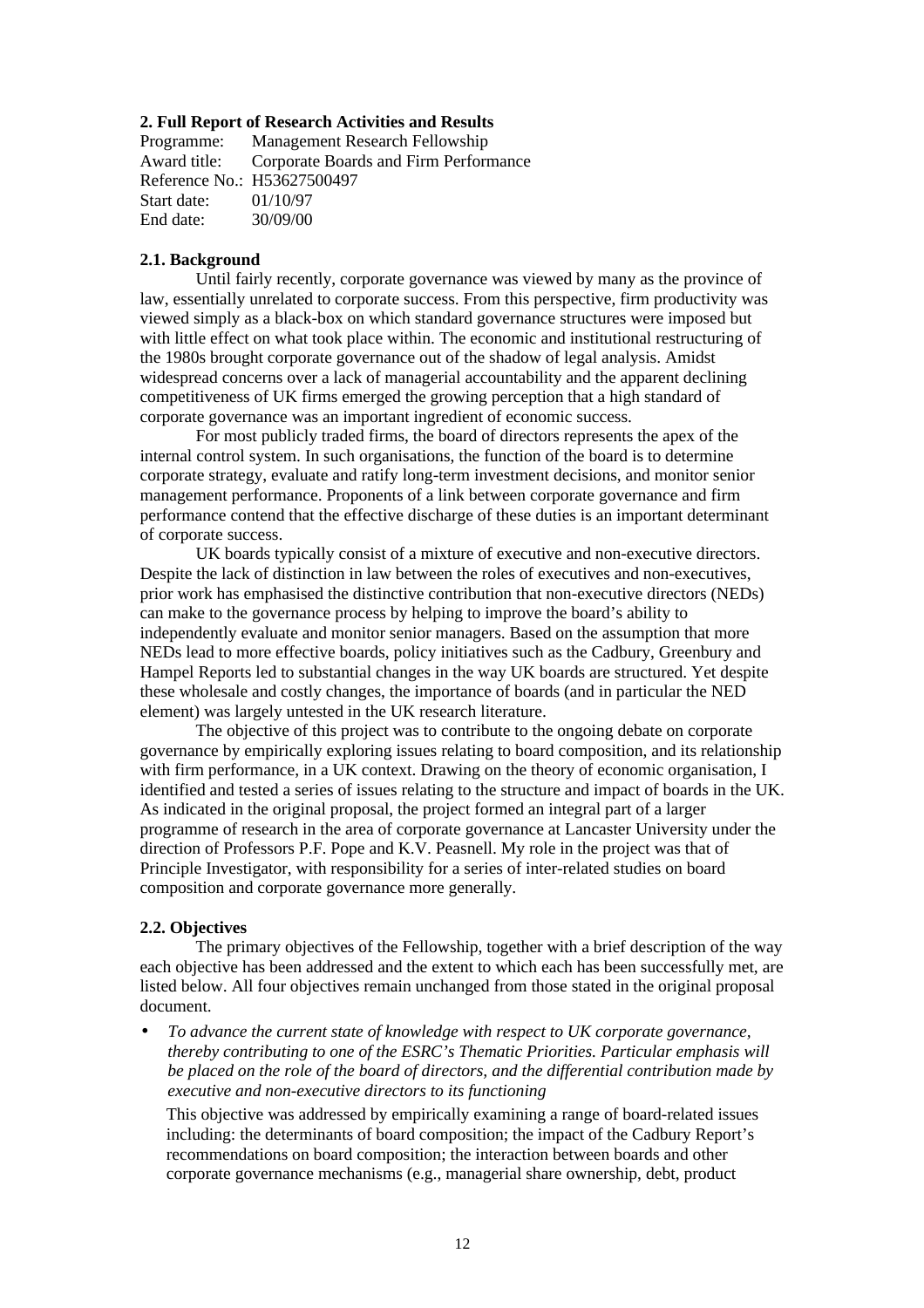market competition, etc.); the various roles that NEDs play in the governance process; the link between NEDs and financial reporting quality; and the association between board composition and firm performance. Results provide new insights into the role of the board, and in particular the non-executive director component, in the UK governance process.

• *To empirically examine the association between firm performance and board composition within a UK context. In so doing, the proposed research is intended to lift the present debate over issues of corporate governance to address the fundamental question of how to improve the efficiency and performance of British companies*

Two specific approaches were used to address this objective. First, I examined the share price response to the announcement of NED appointments: if investors believe that nonexecutive directors help protect shareholders' interests, then share prices should respond positively when unanticipated appointments are announced. Results provide evidence that NEDs can help to create shareholder value, but only under certain conditions. Secondly, I examined the cross-sectional association between board composition and a range of performance measures. In addition to investigating the contemporaneous relationship between boards and firm performance, a series of lead and lag relationships were also examined. Results suggest that causality runs from firm performance to boards, in the sense that firms appear to appoint non-executive board members in response to past performance difficulties.

• *To provide rigorous, timely research to inform the UK corporate governance policy debate. To date, little UK-oriented research of a standard comparable to the cutting-edge work currently being undertaken in the US is available for policy-makers to draw on when debating changes to existing governance structures*

All issues examined in project are of direct relevance to the UK corporate governance policy debate. Moreover, throughout the course of the Fellowship I continually sought to ensure that these policy-relevant results were disseminated to the widest possible audience in as timely a fashion as possible. This has been achieved via a number of professionally oriented articles summarising the main research findings and their implications for the UK governance process, together with a series of academic papers that provide a more rigorous treatment of the issues (several of which have already been published in highly respected journals).

• *To further develop the theory of corporate governance. Whilst much has been written and debated regarding the relationship between corporate governance and firm performance, theoretical insights remain slight*

Results from the project provide several insights that enrich existing theory concerning the role of the board of directors in the governance process. First, I develop and test a series of hypotheses relating to the determinants of board composition, the results of which provide new theoretical insights into the association between NEDs and managerial share ownership. Second, while extant (economic) theory emphasises their "watchdog" function, findings reported as part of this study suggest that NEDs also play an important role in formulating and implementing business strategy. Third, the specific function attributed to non-executive board members seems to be situational. In other words, nonexecutives appear to perform different roles in different circumstances.

# **2.3. Methods**

# *Research methodology*

The project was empirical in nature. I used a variety of standard statistical methods (e.g., ordinary least squares regression, logistic regression, and two-stage least squares regression) to examine the determinants of board composition, the role of executive and non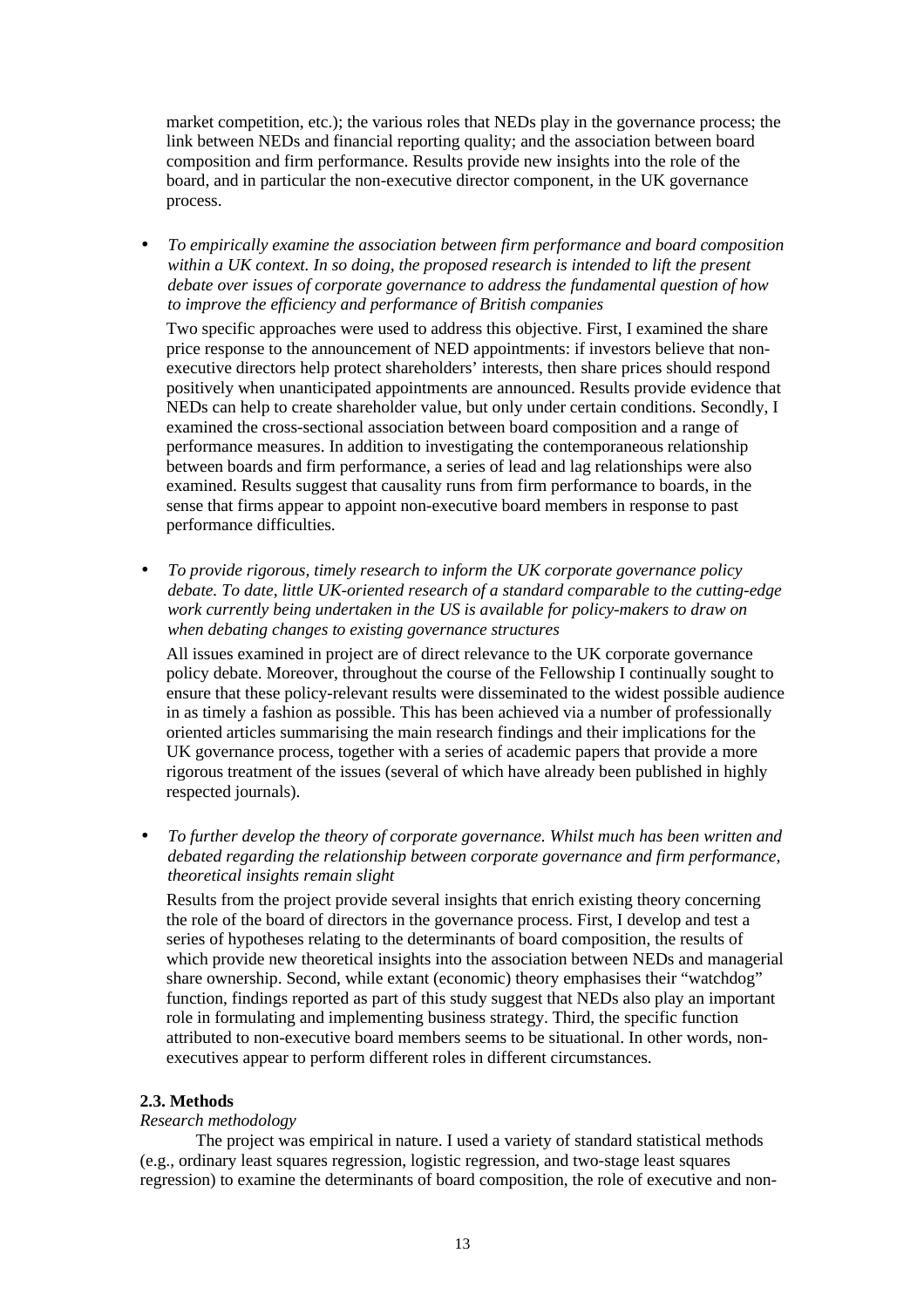executive directors, and the relationship between board composition and firm performance. The majority of tests were designed to identify and explain systematic cross-sectional differences in sample firms' governance systems.

I also used standard "event study" methodology to test the share price reaction to the announcement of NED appointments. If investors believe that NEDs help to protect shareholders' interests, then share prices should respond positively when NED appointments are announced (assuming that such appointments are not systematically anticipated by the market). Alternatively, if NEDs reduce board effectiveness, then share prices will tend to decline around the time the appointment is announced to the market. The event study approach uses statistical techniques to compute a market- and risk-adjusted estimate of excess share returns for the period surrounding the news event. Consistent with prior work, I used a three-day event window beginning one day before and ending one day after the announcement day. The parameters of the model used to compute excess returns were estimated over a 150-day trading interval  $(t = -170$  to  $t = -21$ , where  $t = 0$  is the announcement of the NED appointment).

## *Sample and data*

## (a) Cross-sectional regression analyses

I began by assembling two large datasets, one containing information relating to board composition (and corporate governance mechanisms more generally); the other comprising financial statement and share price information. The datasets were generated from annual samples of all non-financials in the 1000 largest U.K.-incorporated firms listed on the London Stock Exchange (ranked by December market capitalisation). The sampling period ran from December 1990 to December 1996, with each of the seven annual samples consisting of approximately 700 firms. Financial firms were excluded (a) because of the regulated nature of the industry, and (b) to ensure comparability with prior US work.

For each firm-year combination, I collected the following governance data using the *Price Waterhouse Corporate Register, The Stock Exchange Official Yearbook* and firms' annual reports:

- Names of board members
- Age of board members (where available)
- Board tenure (where available)
- Responsibility (*i.e.*, executive or non-executive)
- Executive role (e.g., CEO, finance director, managing director, etc.)
- Non-executive directors affiliation with management
- Equity ownership for each director
- External equity ownership details (e.g., institutional ownership, blockholders, etc.)
- The existence and composition of board sub-committees for the post-Cadbury period (unreliable disclosure in the pre-Cadbury period meant that we were unable to collect this data for the full sample window)
- The existence of a combined Chairman and CEO

This hand-collected governance data was then supplemented by financial statement data from *Datastream,* together with share price data from *Datastream* and the *London Share Price Database*. The final sample consisted of the intersection between the governance and financial datasets.

Finally, I also purchased board composition data measured at September 1996 from Hemmington Scott Ltd. (cost  $=$  £1,800). This dataset contained board details for all London Stock Exchange-listed companies and was used to conduct a comprehensive descriptive analysis of UK directors and directorships.

#### (b) Event study tests

To examine the market reaction to NED appointments, I used the *EXTEL* News Card service to collect all announcements of NED appointments for non-financial firms between 1<sup>st</sup> July 1993 and 31<sup>st</sup> December 1996. The start of the sample window coincided with the date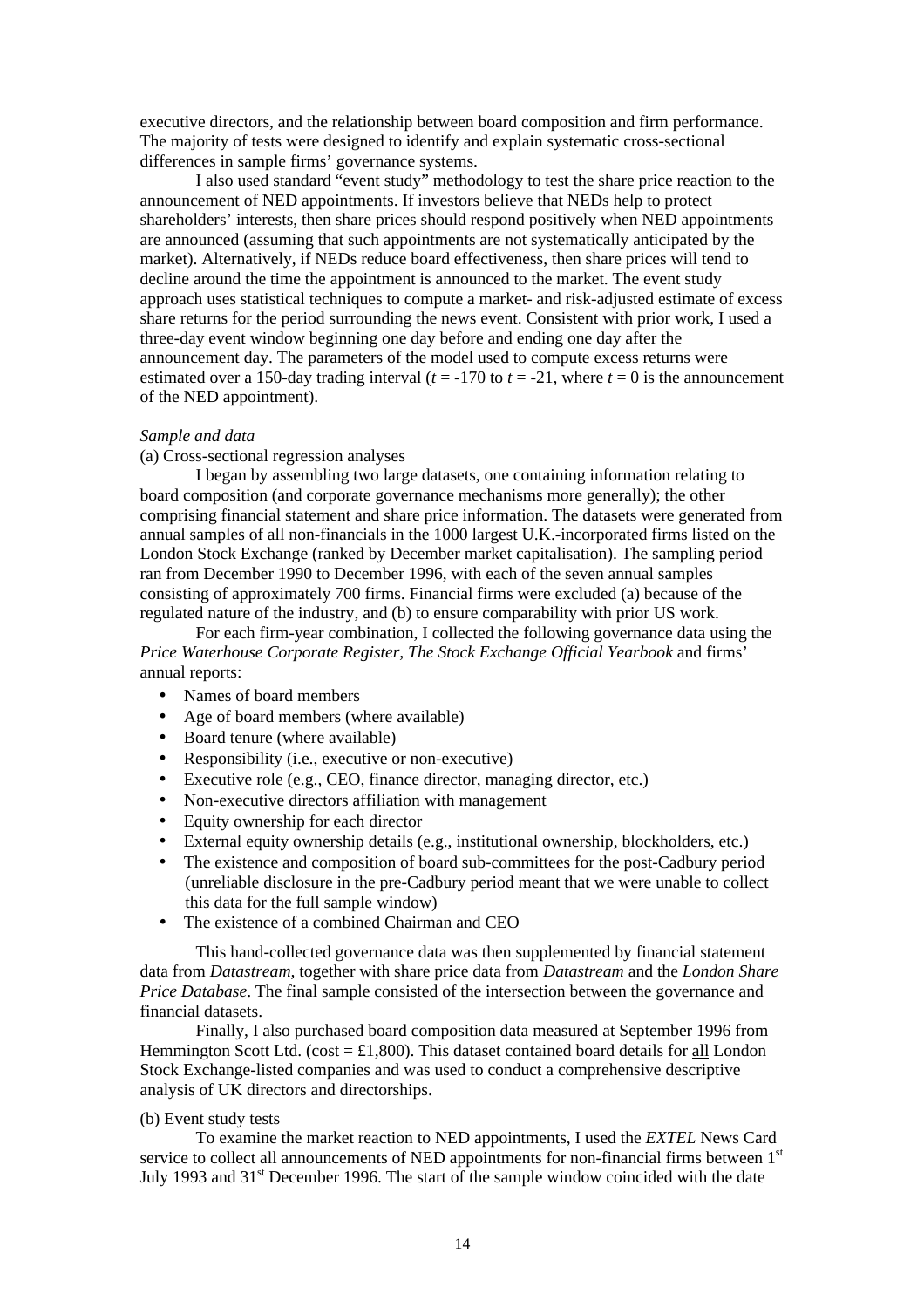that UK firms were first required by the London Stock Exchange to publish a statement of compliance with the Code of Best Practice on corporate governance issued by the Cadbury Committee. Each appointment was cross-checked with information disclosed in firms' published annual reports to verify the details of the appointment. I excluded all cases where the appointment coincided with either the appointment of an executive director or the announcement of a corporate control event such as a takeover or merger. Finally, to facilitate estimation of excess returns, I eliminated all announcements with fewer than 30 daily returns available from *Datastream* over the period beginning 170 days and ending 20 days prior to the *EXTEL* announcement date (day 0). Application of these criteria resulted in a final sample of 802 NED appointments for 513 firms, comprising 738 single appointments and 53 (11) double (triple) appointments.

I then used firms' published annual reports to collect biographical details (e.g., age, background, affiliation with management, number of additional board seats, etc.) for each appointee. In addition, annual reports immediately prior to the *EXTEL* announcement date were used to obtain a measure of pre-appointment board composition and managerial ownership. Finally, I identified all other news announcements reported by *EXTEL* during the period beginning one day prior to, and ending one day after, the announcement day. NED appointments were classified as "contaminated" if the announcement coincided with another news event reported during this three-day window, and "non-contaminated" otherwise.

#### **2.4. Results**

The first stage of the empirical analysis involved descriptive analysis of board composition and related governance data for the period 1990-1996. Next, I developed and tested statistical models of the determinants of board composition and the factors explaining firms' decisions to comply (not comply) with the Cadbury recommendation on the number of NEDs. In related tests, I also sought to evaluate the impact of the increasing use of NEDs on the overall standard of UK corporate governance. I then sought to present evidence on the role of NEDs in determining board effectiveness. This was achieved by *(a)* analysing the market reaction to the appointment of NEDs over the sample period and *(b)* examining the way boards discharge a particularly important aspect of their duties – financial reporting to shareholders. Finally, I performed a series of tests designed to assess the links between board composition and firm performance. The key findings of these empirical analyses are summarised below.

#### (a) Descriptive analysis

l

Results indicate that UK boards underwent substantial structural change during the sample period. While average board size remained fairly constant throughout the period at around eight members, there was a significant move towards the use of more NEDs. For example, the mean ratio of NEDs to total board members rose from 33% in 1990 to approximately 45% in 1996.<sup>1</sup> Similarly, while almost half of all sample firms had fewer than three NEDs in 1990, this had fallen to less than a quarter by 1996. The increased use of NEDs has been evident across all firm size categories. However, the Cadbury recommendation for a minimum of three non-executive board members still represents a major stumbling block for many smaller companies: as late as 1996 almost 43% of small firms still had fewer than three non-executive board members. The use of board committees also increased during the sample period, For example, 94% of companies surveyed had established an audit committee by 1996, compared to less than 50% at the start of the decade.

Further analysis suggests that UK boards typically contained more than two independent NEDs by 1996. However, the disparity between large and small firms is again apparent, with small firms exhibiting significantly fewer NEDs. The average tenure for NEDs in 1996 was five years, with 25% having served for more than six and a half years. Results

<sup>&</sup>lt;sup>1</sup> Note, however, that this figure still remains well below US levels. In the US, NEDs hold approximately 65% of all board seats.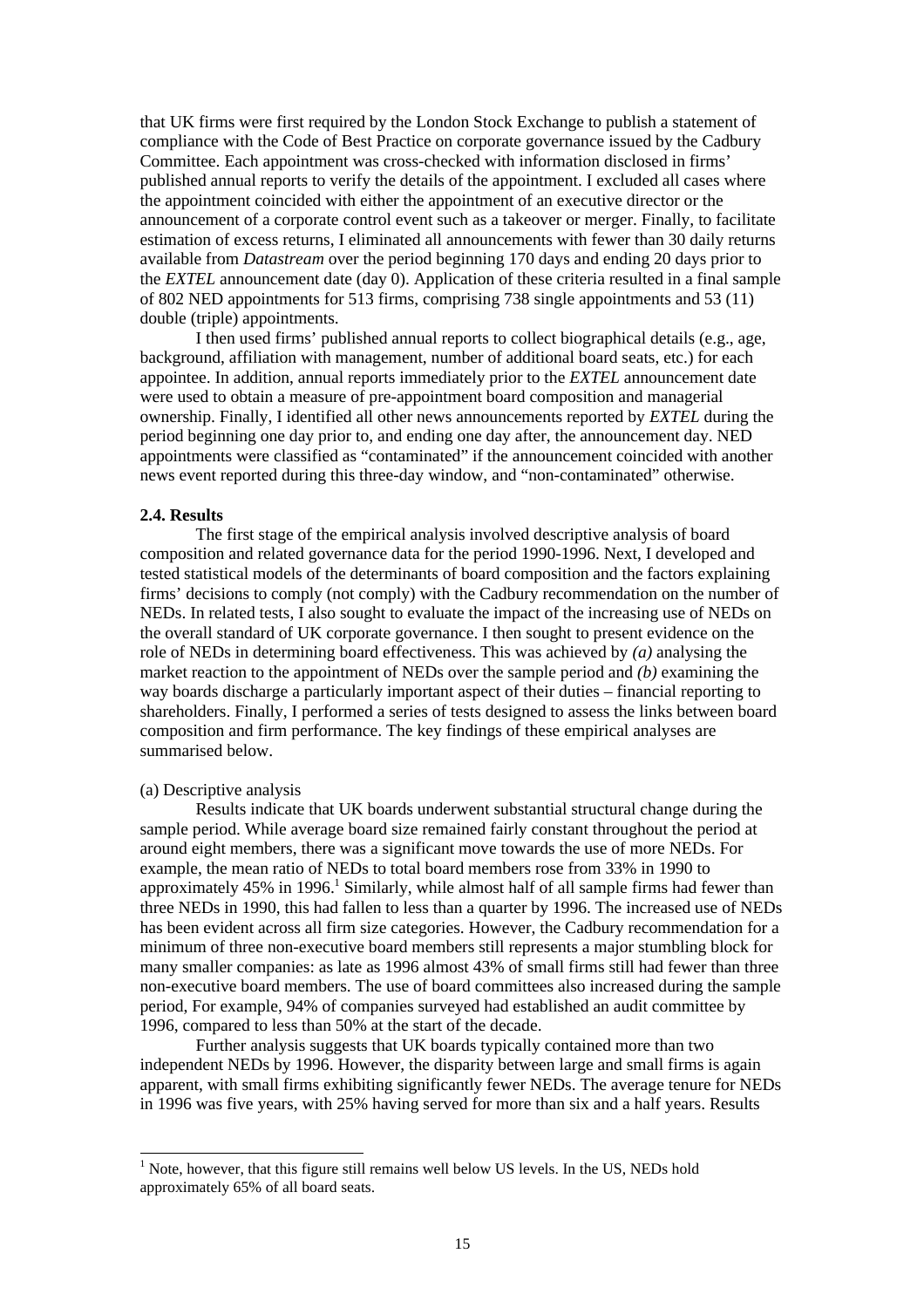also indicate that NEDs typically have very low shareholdings in the firms on whose boards they sit: median NED share ownership in 1996 was less than 0.1% of total outstanding equity.

Additional tests using the 1996 sample of all UK firms indicate that directors typically hold a single board position (either executive or non-executive). This contrasts sharply with the US case, where directors often hold three or four board seats. In the UK, the majority of directors with multiple board seats tend to be confined to the larger (e.g., FTSE 250) firms.

### (b) The determinants of board composition

The average results reported above mask considerable variation in the data across different firms. Understanding the nature of this variation represents an important step towards developing a more comprehensive theory about the role that boards play in the governance process. Drawing on a fragmented US literature, I used statistical procedures to explain the variation in board composition. Results suggest that the level of managerial share ownership is the dominant factor explaining the ratio of NEDs to executive board members. However, in contrast to the simple negative linear association reported in prior work, I find that the true functional form of the relationship is in fact non-linear: the proportion of NEDs declines asymptotically towards a non-zero equilibrium level as managerial ownership increases. I develop a theory to explain this non-linear relationship, the basis of which is that NEDs play different roles in different situations [see (d) below]. An important implication of my findings is that NEDs appear to play an important role in the corporate control process even in situations where managers effectively control the firm.

Results also identify several other important factors that explain the variation in board composition. These include board size, the presence of a dominant board member, external ownership structure, and lagged firm performance.

### (c) Compliance with Cadbury and the impact of the increasing use of NEDs

Much of the dramatic rise in the number of NEDs over the last decade has been attributed to the Cadbury Report's recommendation that boards should contain at least three non-executive members. Proponents argue that this increase in NEDs reflects a general attempt by UK firms to improve the way they are managed and governed. Cynics, on the other hand, claim that the increasing use of NEDs has been costly and largely irrelevant, . Using statistical procedures, I attempted to discriminate between these two competing views. Three main findings are summarised as flows. First, I found that the increasing demand for NEDs has been most apparent among firms whose boards had too few NEDs at the beginning of the decade: in other words, "bad boards" appear to have improved as a result of these changes.<sup>2</sup> Secondly, firms' response to the Cadbury Report's proposal for a minimum of three NEDs appears to have been driven by the expected benefits of adding further NEDs to the board. In other words, firms tended to comply only when the benefits of appointing an additional NED were relatively high. Finally, I find no evidence that the increased use of NEDs caused firms to reduce the quality of other governance mechanisms in an attempt to avoid an overall increase in the level and costs of monitoring. Taken as a whole, these findings do not support the view that the increasing use of NEDs has been a "box-ticking" exercise having little to do with genuine attempts to improve board effectiveness. Rather, the results suggest that these changes have helped companies raise their general standards corporate governance. Today, UK boards appear much better equipped to monitor managers effectively than they did a decade ago.

## (d) The role of the non-executive director

l

A basic question relating to boards of directors is; what function do NEDs serve? The majority of extant board research emphasises the independent monitoring role of NEDs in

 $2^{2}$  I used a regression-based expectations model to predict board composition for each firm. These predictions were then compared to the observed board composition to determine the extent to which a firm deviated from its "correct" board structure.